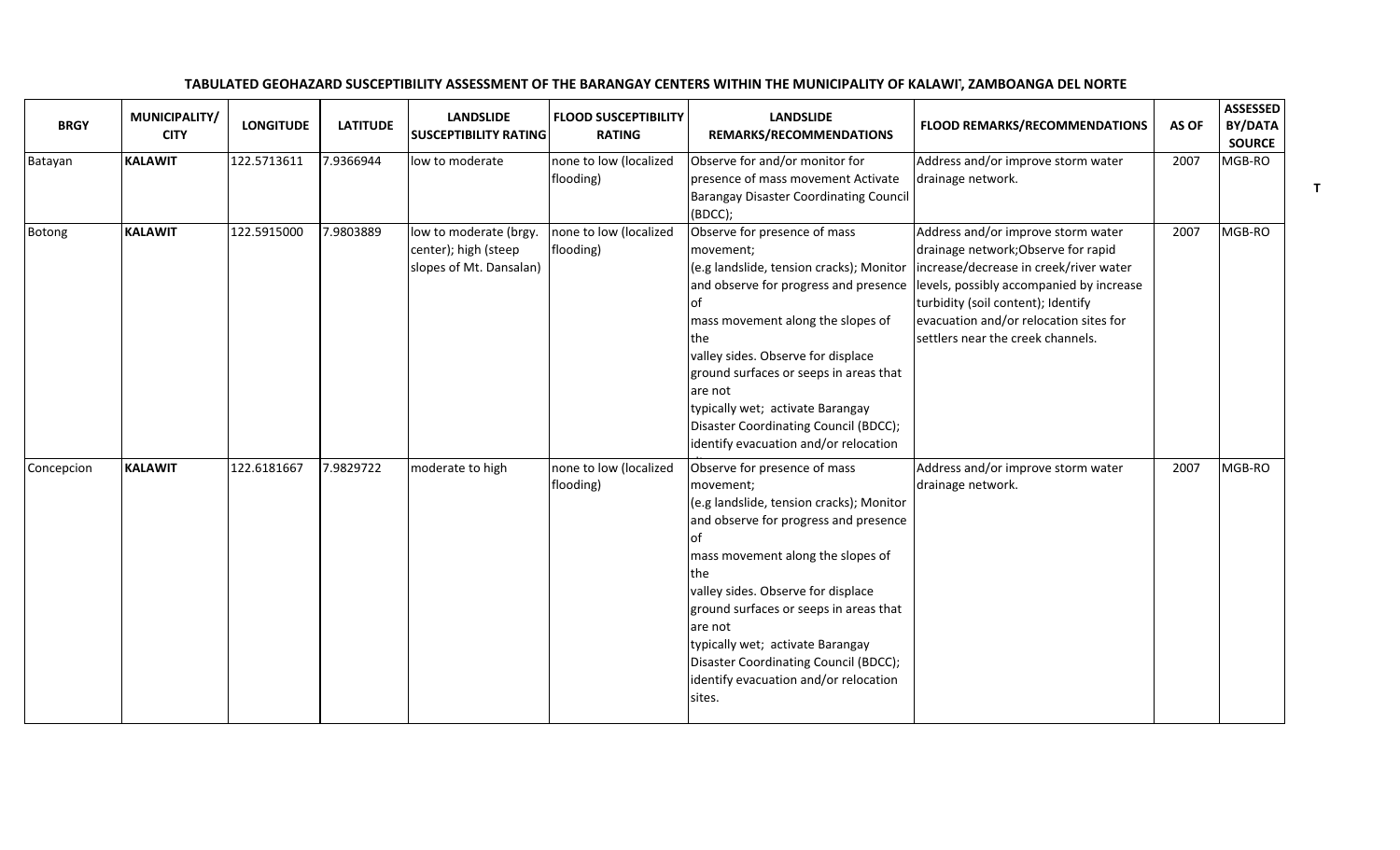| Daniel Maing | <b>KALAWIT</b> | 122.5256389 | 7.9581944 | low (brgy center);       | none to low (localized | Observe for presence of mass             | Address and/or improve storm water       | 2007 | MGB-RO |
|--------------|----------------|-------------|-----------|--------------------------|------------------------|------------------------------------------|------------------------------------------|------|--------|
| (Dominolog)  |                |             |           | moderate to high         | flooding)              | movement;                                | drainage network.                        |      |        |
|              |                |             |           | (steeply sloping ground) |                        | (e.g landslide, tension cracks); Monitor |                                          |      |        |
|              |                |             |           |                          |                        | and observe for progress and presence    |                                          |      |        |
|              |                |             |           |                          |                        | l Ot                                     |                                          |      |        |
|              |                |             |           |                          |                        | mass movement along the slopes of        |                                          |      |        |
|              |                |             |           |                          |                        | lthe.                                    |                                          |      |        |
|              |                |             |           |                          |                        | valley sides. Observe for displace       |                                          |      |        |
|              |                |             |           |                          |                        | ground surfaces or seeps in areas that   |                                          |      |        |
|              |                |             |           |                          |                        | are not                                  |                                          |      |        |
|              |                |             |           |                          |                        | typically wet; activate Barangay         |                                          |      |        |
|              |                |             |           |                          |                        | Disaster Coordinating Council (BDCC);    |                                          |      |        |
|              |                |             |           |                          |                        | identify evacuation and/or relocation    |                                          |      |        |
|              |                |             |           |                          |                        | sites.                                   |                                          |      |        |
|              |                |             |           |                          |                        |                                          |                                          |      |        |
|              |                |             |           |                          |                        |                                          |                                          |      |        |
| Fatima       | <b>KALAWIT</b> | 122.5968056 | 8.0000833 | moderate to high         | Moderate to high       | Observe for presence of mass             | Address and/or improve storm water       | 2007 | MGB-RO |
| (Lacsutan)   |                |             |           |                          | (creek)                | movement;                                | drainage network; Observe for rapid      |      |        |
|              |                |             |           |                          |                        | (e.g landslide, tension cracks); Monitor | increase/decrease in creek/river water   |      |        |
|              |                |             |           |                          |                        | and observe for progress and presence    | levels, possibly accompanied by increase |      |        |
|              |                |             |           |                          |                        | l of                                     | turbidity (soil content); Identify       |      |        |
|              |                |             |           |                          |                        | mass movement along the slopes of        | evacuation and/or relocation sites for   |      |        |
|              |                |             |           |                          |                        | the                                      | settlers near the creek channels.        |      |        |
|              |                |             |           |                          |                        | valley sides. Observe for displace       |                                          |      |        |
|              |                |             |           |                          |                        | ground surfaces or seeps in areas that   |                                          |      |        |
|              |                |             |           |                          |                        | are not                                  |                                          |      |        |
|              |                |             |           |                          |                        | typically wet; activate Barangay         |                                          |      |        |
|              |                |             |           |                          |                        | Disaster Coordinating Council (BDCC);    |                                          |      |        |
|              |                |             |           |                          |                        | identify evacuation and/or relocation    |                                          |      |        |
|              |                |             |           |                          |                        | sites.                                   |                                          |      |        |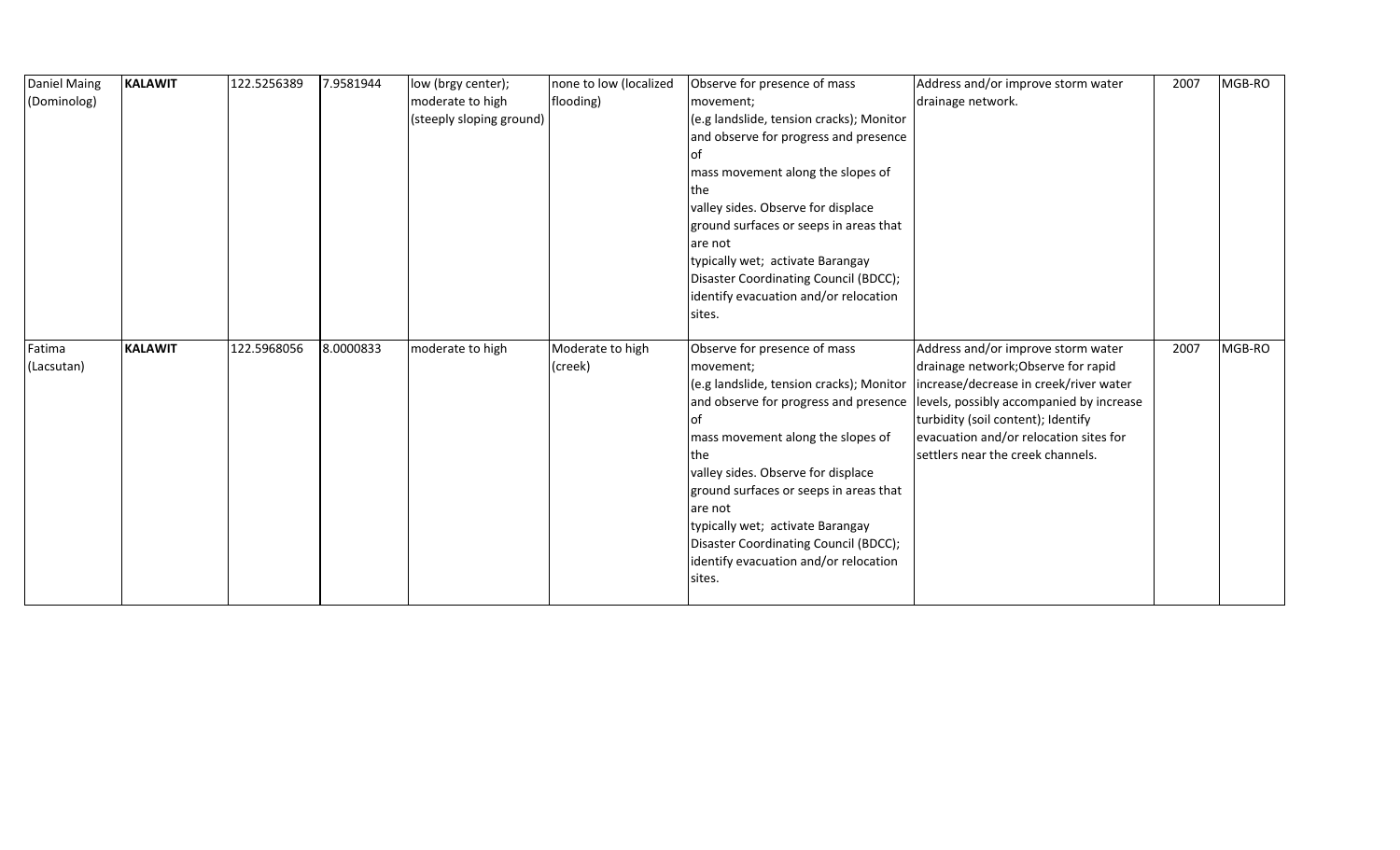| Gatas          | <b>KALAWIT</b> | 122.5993333 | 7.9226111 | none to low (brgy.        |                         | Moderate to high (Titay Observe for presence of mass                   | Address and/or improve storm water          | 2007 | MGB-RO |
|----------------|----------------|-------------|-----------|---------------------------|-------------------------|------------------------------------------------------------------------|---------------------------------------------|------|--------|
|                |                |             |           | center); moderate to      | Valley)                 | movement;                                                              | drainage network; Identify evacuation       |      |        |
|                |                |             |           | high (sloping ground      |                         | (e.g landslide, tension cracks); Monitor                               | and or relocation sites for settlers within |      |        |
|                |                |             |           | east of the brgy. center) |                         | and observe for progress and presence the low lying Titay Valley zone. |                                             |      |        |
|                |                |             |           |                           |                         | l of                                                                   |                                             |      |        |
|                |                |             |           |                           |                         | mass movement along the slopes of                                      |                                             |      |        |
|                |                |             |           |                           |                         | <b>Ithe</b>                                                            |                                             |      |        |
|                |                |             |           |                           |                         | valley sides. Observe for displace                                     |                                             |      |        |
|                |                |             |           |                           |                         | ground surfaces or seeps in areas that                                 |                                             |      |        |
|                |                |             |           |                           |                         | are not                                                                |                                             |      |        |
|                |                |             |           |                           |                         | typically wet; activate Barangay                                       |                                             |      |        |
|                |                |             |           |                           |                         | Disaster Coordinating Council (BDCC);                                  |                                             |      |        |
|                |                |             |           |                           |                         | identify evacuation and/or relocation                                  |                                             |      |        |
|                |                |             |           |                           |                         | sites.                                                                 |                                             |      |        |
|                |                |             |           |                           |                         |                                                                        |                                             |      |        |
| Kalawit (Pob.) | <b>KALAWIT</b> | 122.5246944 | 7.9060278 | none to low (brgy.        | Moderate to high (Titay | Observe for presence of mass                                           | Address and/or improve storm water          | 2007 | MGB-RO |
|                |                |             |           | center); moderate to      | Valley)                 | movement;                                                              | drainage network; Identify evacuation       |      |        |
|                |                |             |           | high (sloping ground      |                         | (e.g landslide, tension cracks); Monitor                               | and or relocation sites for settlers within |      |        |
|                |                |             |           | north of the brgy.        |                         | and observe for progress and presence the low lying Titay Valley zone. |                                             |      |        |
|                |                |             |           | center)                   |                         | l of                                                                   |                                             |      |        |
|                |                |             |           |                           |                         | mass movement along the slopes of                                      |                                             |      |        |
|                |                |             |           |                           |                         | the                                                                    |                                             |      |        |
|                |                |             |           |                           |                         | valley sides. Observe for displace                                     |                                             |      |        |
|                |                |             |           |                           |                         | ground surfaces or seeps in areas that                                 |                                             |      |        |
|                |                |             |           |                           |                         | are not                                                                |                                             |      |        |
|                |                |             |           |                           |                         | typically wet; activate Barangay                                       |                                             |      |        |
|                |                |             |           |                           |                         | Disaster Coordinating Council (BDCC);                                  |                                             |      |        |
|                |                |             |           |                           |                         | identify evacuation and/or relocation                                  |                                             |      |        |
|                |                |             |           |                           |                         | sites.                                                                 |                                             |      |        |
| Marcelo        | <b>KALAWIT</b> | 122.4552500 | 7.8810556 | low                       | none to low (localized  | Observe for presence of mass                                           | Address and/or improve storm water          | 2007 | MGB-RO |
|                |                |             |           |                           | flooding)               | movement Activate Barangay Disaster                                    | drainage network.                           |      |        |
|                |                |             |           |                           |                         | Coordinating Council (BDCC);                                           |                                             |      |        |
|                |                |             |           |                           |                         |                                                                        |                                             |      |        |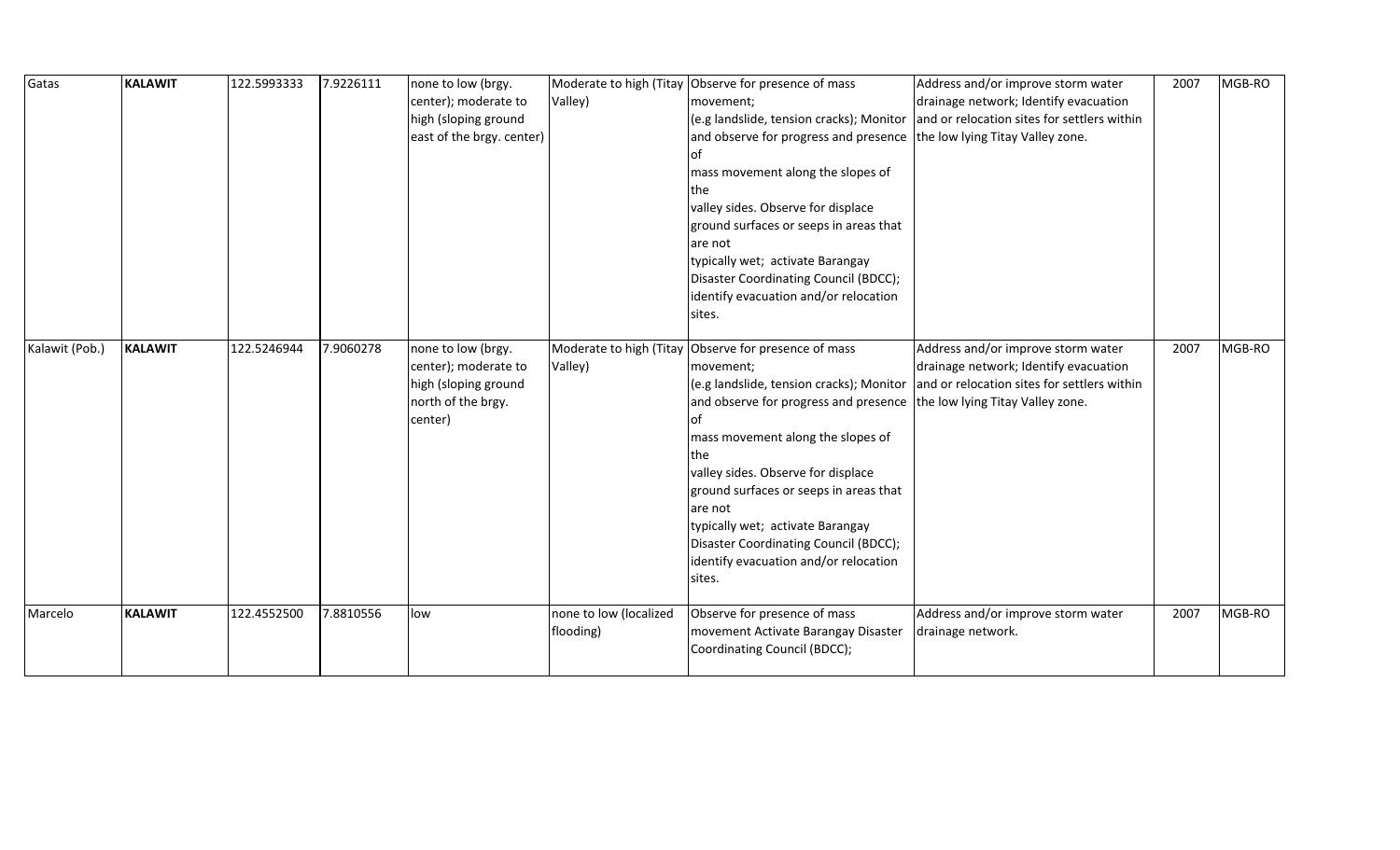| New Calamba | <b>KALAWIT</b> | 122.6164167 | 7.9392778 | low (gentle slopw<br>toward Titay Valley;<br>moderate to high (steep   moderate (lowlying<br>slopes) | none to low<br>(brgy.center); low to<br>section towards Titay<br>Valley floor)) | Observe for presence of mass<br>movement;<br>(e.g landslide, tension cracks); Monitor<br>and observe for progress and presence<br>lof<br>mass movement along the slopes of<br>the<br>valley sides. Observe for displace<br>ground surfaces or seeps in areas that<br>are not<br>typically wet; activate Barangay<br>Disaster Coordinating Council (BDCC);<br>identify evacuation and/or relocation<br>sites. | Address and/or improve storm water<br>drainage network; Identify evacuation<br>and or relocation sites for settlers within<br>the low lying Titay Valley zone. | 2007 | MGB-RO |
|-------------|----------------|-------------|-----------|------------------------------------------------------------------------------------------------------|---------------------------------------------------------------------------------|--------------------------------------------------------------------------------------------------------------------------------------------------------------------------------------------------------------------------------------------------------------------------------------------------------------------------------------------------------------------------------------------------------------|----------------------------------------------------------------------------------------------------------------------------------------------------------------|------|--------|
| Palalian    | <b>KALAWIT</b> | 122.4782778 | 7.9051944 | low                                                                                                  | none to low (localized<br>flooding)                                             | Observe for presence of mass<br>movement Activate Barangay Disaster<br>Coordinating Council (BDCC);                                                                                                                                                                                                                                                                                                          | Address and/or improve storm water<br>drainage network.                                                                                                        | 2007 | MGB-RO |
| Paraiso     | <b>KALAWIT</b> | 122.4603333 | 7.9840000 | Low (brgy. center);<br>Moderate to High<br>(sloping areas and road<br>cuts)                          | none to low (localized<br>flooding)                                             | Observe for presence of mass<br>movement;<br>(e.g landslide, tension cracks); Monitor<br>and observe for progress and presence<br>lof<br>mass movement along the slopes of<br>the<br>valley sides. Observe for displace<br>ground surfaces or seeps in areas that<br>are not<br>typically wet; activate Barangay<br>Disaster Coordinating Council (BDCC);<br>identify evacuation and/or relocation<br>sites. | Address and/or improve storm water<br>drainage network.                                                                                                        | 2007 | MGB-RO |